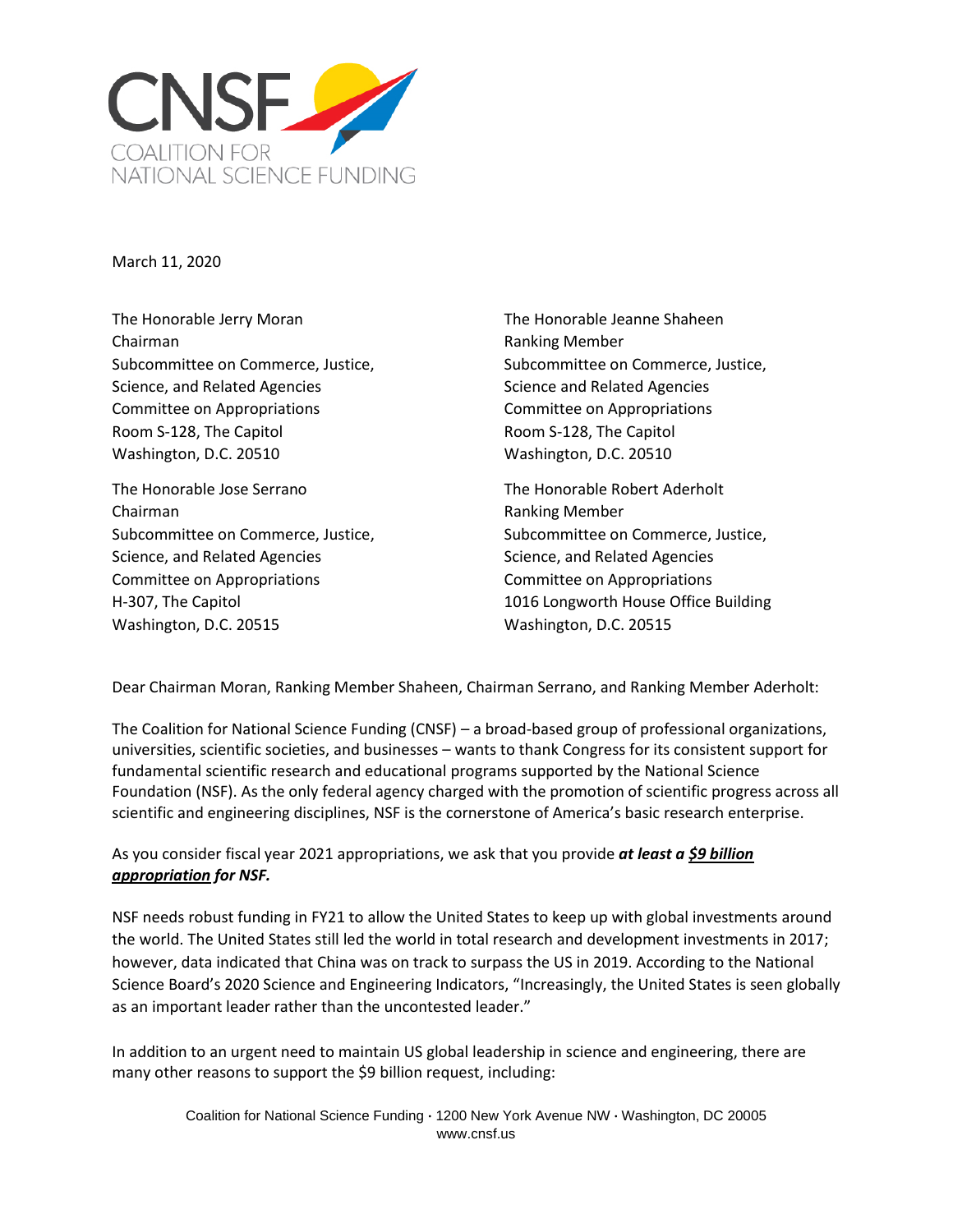- strengthen NSF's core and interdisciplinary programs and address unmet needs represented by the more than \$3 billion in high-quality proposals that are submitted each year but cannot be funded;
- implement NSF's 10 Big Ideas, NSF's innovative long-term research agenda that aims to ensure future generations continue to reap the benefits of fundamental science and engineering research;
- increase funding for critical priority technologies with major national security and economic implications including artificial intelligence, quantum information sciences, wireless research, engineering biology, and advanced manufacturing;
- support STEM education research that ensures our STEM ecosystem can effectively serve students and adapt to meet future workforce needs;
- strengthen broadening participation efforts that connect underrepresented groups to STEM;
- grow training and early career programs that enable future STEM innovators;
- address massive unmet needs for mid-scale infrastructure projects, where NSF has received over \$5 billion in proposals, many of which have potential transformational scientific impact; and
- protect major research facilities that enable groundbreaking discoveries.

These categories fall short of describing the long-term dividends these investments produce. NSF funding results in direct benefits to national security, economic prosperity, and overall quality of life in the United States. Critical technologies such as advanced communications, networking infrastructure, biosensors to combat addiction, and low-cost tools for rural hospitals are just a few areas where this research gets translated into action.

With at least \$9 billion, NSF would also be able to support an additional 50,000 researchers, students, and teachers in FY21–a significant infusion of economic development, creativity, and innovation through people.

We are pleased to join in celebrating NSF's  $70<sup>th</sup>$  anniversary this May and recognizing that NSF-funded research has proven essential to national security, economy, and maintaining our global competitiveness for seven decades. Please support **at least \$9 billion** for NSF in FY 2021 to allow for this incredible work to continue in the decades ahead.

Sincerely,

The Coalition for National Science Funding (CNSF)

American Anthropological Association American Association of Geographers American Association of Physics Teachers American Astronomical Society American Educational Research Association American Geophysical Union American Institute of Biological Sciences American Institute for Medical and Biological Engineering (AIMBE) American Institute of Physics

> Coalition for National Science Funding **·** 1200 New York Avenue NW **·** Washington, DC 20005 www.cnsf.us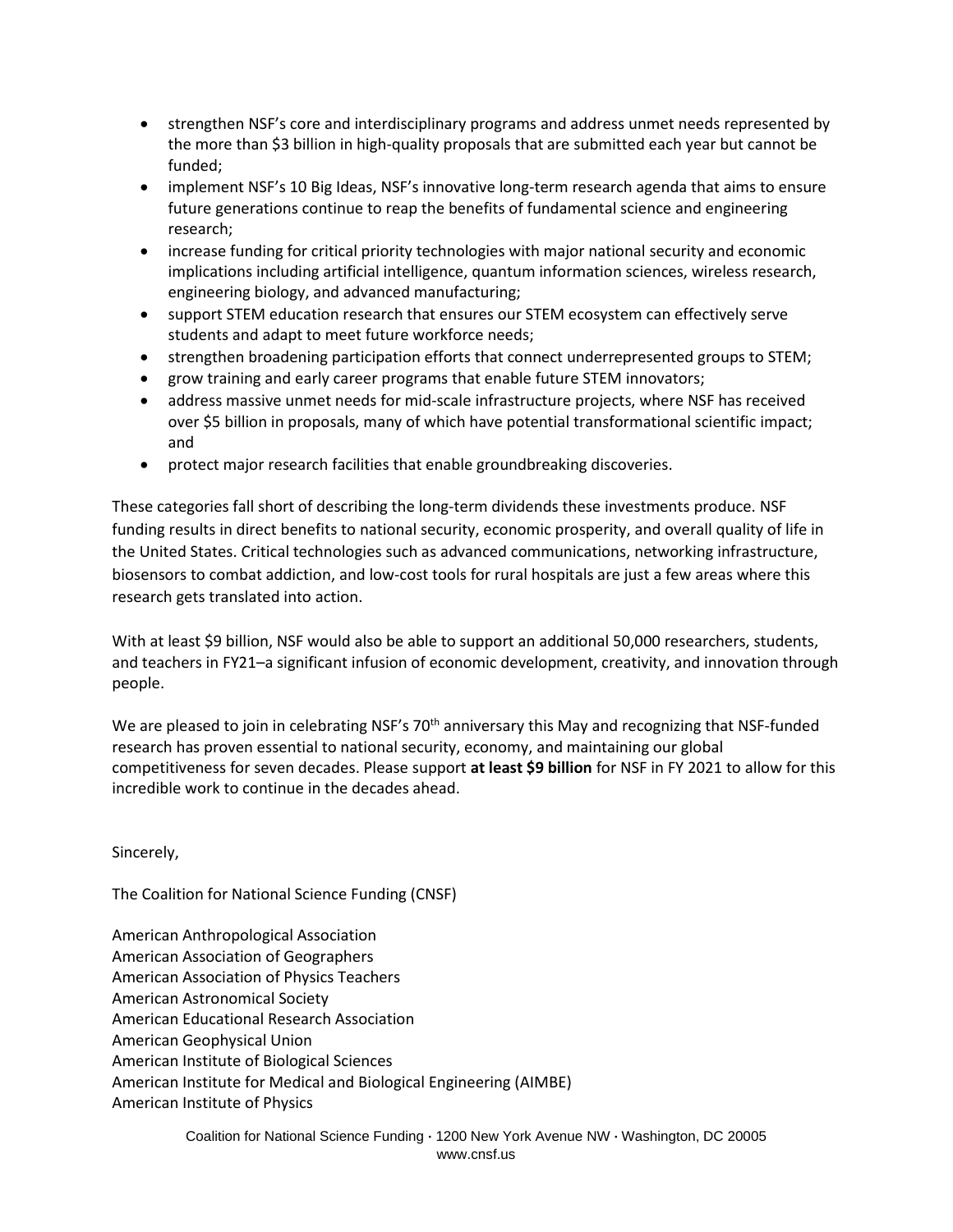American Mathematical Society American Physical Society American Physiological Society American Psychological Association American Society for Microbiology American Society of Agronomy American Society of Civil Engineers American Society of Plant Biologists American Sociological Association American Statistical Association Association for Psychological Science Association for Women in Mathematics Association for Women in Science Association of American Medical Colleges Association of American Universities Association of Public and Land-grant Universities Association of Science-Technology Centers (ASTC) Battelle Biophysical Society Boise State University Boston University Brandeis University Brown University California Institute of Technology Cavarocchi Ruscio Dennis Associates Computing Research Association Consortium of Social Science Associations Cornell University Council on Undergraduate Research Crop Science Society of America Duke University Eastman Ecological Society of America Eversole Associates Federation of Associations in Behavioral & Brain Sciences Florida State University Forge Policy Solutions Geological Society of America George Mason University Georgia Institute of Technology Harvard University Incorporated Research Institutions for Seismology (IRIS) Indiana University Lehigh University Lewis-Burke Associates LLC Linguistic Society of America Massachusetts Institute of Technology Mathematical Association of America